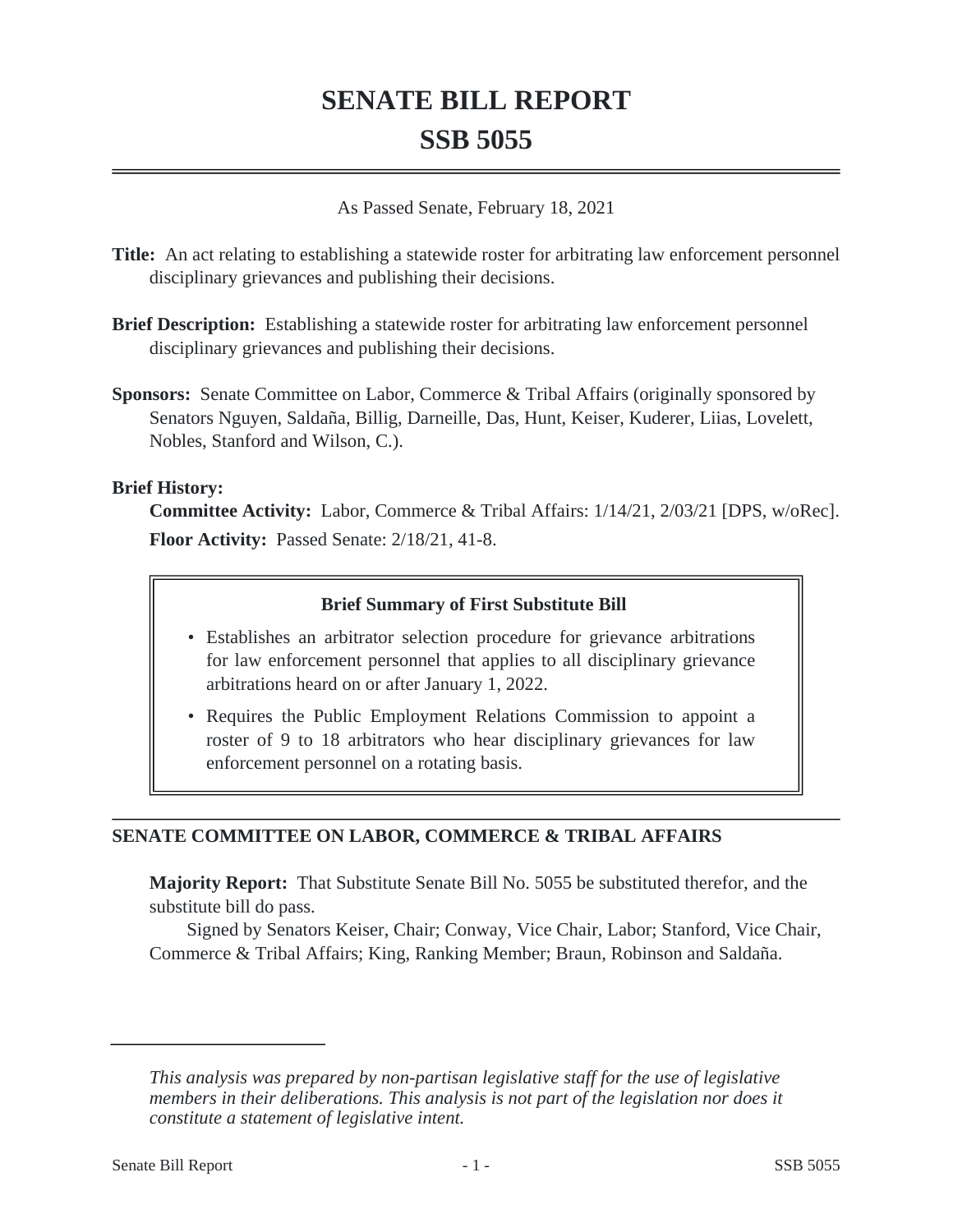**Minority Report:** That it be referred without recommendation. Signed by Senators Honeyford and Schoesler.

**Staff:** Jarrett Sacks (786-7448)

**Background:** The Public Employees' Collective Bargaining Act (PECBA) provides for collective bargaining of wages, hours, and working conditions with employees of cities, counties, and other political subdivisions. Police have the authority to collectively bargain under PECBA, as do the officers of the Washington State Patrol and the Department of Fish and Wildlife. PECBA is administered by the Public Employment Relations Commission (PERC). Under PECBA, grievance procedures and discipline are mandatory subjects of bargaining and the parties may agree to binding arbitration to resolve grievances.

Many police agencies in Washington are represented for the purposes of collective bargaining and have collective bargaining agreements that call for binding arbitration to resolve grievances. Grievance procedures vary depending on the agreement, but may include an agreed-upon list of arbitrators. The parties may also request a list of arbitrators from PERC, the American Arbitration Association, or the Federal Mediation and Conciliation Service.

**Summary of First Substitute Bill:** Arbitrator Selection Procedures. An arbitrator selection procedure for grievance arbitrations for law enforcement personnel is established and applies to all grievance arbitrations for disciplinary actions, discharges, and terminations heard on or after January 1, 2022.

PERC must appoint a roster of 9 to 18 arbitrators for law enforcement personnel grievance arbitrations. The executive director assigns an arbitrator, or a panel of arbitrators, to grievance arbitrations in alphabetical order on a rotating basis. The parties to the arbitration may not participate in, negotiate for, or agree to the selection of a particular arbitrator or arbitration panel. Appointments are for three years and arbitrators may be re-appointed. PERC may remove an arbitrator from the roster through a majority vote.

PERC may only consider appointing individuals to the roster who possess a minimum of six years' experience as:

- a full-time labor relations advocate who was the principal representative of either labor or management in at least ten arbitration proceedings;
- a full-time labor mediator with substantial mediation experience;
- an arbitrator who has decided at least ten cases involving collective bargaining disputes; or
- a practitioner or full-time instructor of labor law or industrial relations, including substantial content in the area of collective bargaining, labor agreements, and contract administration.

In making the appointments, PERC must consider a candidate's: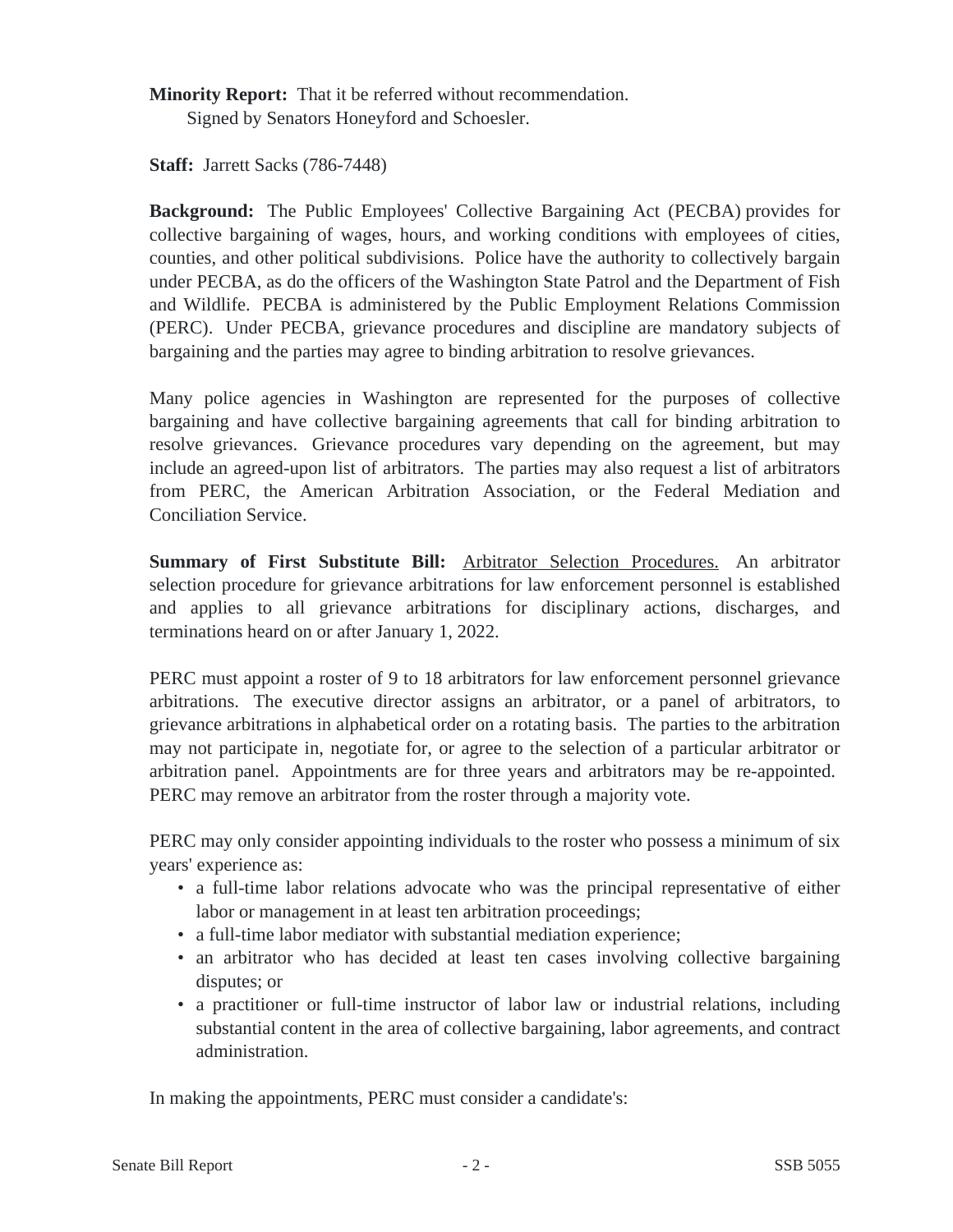- familiarity, experience, and understanding of labor law, the grievance process, and the field of labor arbitration;
- ability and willingness to travel, conduct hearings in a fair and impartial manner, analyze testimony and exhibits, write clear and concise awards in a timely manner, and be available for hearings within a reasonable time after the request of the parties;
- experience and training in cultural competency, racism, implicit bias, and recognizing and valuing community diversity and cultural differences; and
- A candidate's familiarity and experience with the law enforcement profession, including ride-alongs with on-duty officers, participation in a citizen's academy conducted by a law enforcement agency, or other activities that provide exposure to the environments, choices, and judgments required by officers in the field.

A person appointed to the roster must complete training required by PERC within six months of their appointment. PERC may establish training requirements by rule and may set fees to cover the costs of developing the training. At a minimum, the initial training must include at least six hours on the topics of:

- cultural competency, racism, implicit bias, and recognizing and valuing community diversity and cultural differences; and
- the daily experience of law enforcement personnel, which may include ride-alongs with on-duty officers, participation in a citizen's academy conducted by a law enforcement agency, shoot/don't shoot training provided by a law enforcement agency, or other activities that provide exposure to the environments, choices, and judgments required of officers in the field.

Arbitrator decisions are binding and PERC must post the decisions on its website within 30 days after the decision is made. If an arbitrator is unable to hear the case within three months from the request for arbitration, the executive director must appoint the next arbitrator on the roster.

A grievance arbitration is a binding arbitration of a grievance under the grievance procedures of a collective bargaining agreement. A grievance is a dispute regarding any disciplinary action, discharge, or termination decision arising under a collective bargaining agreement covering law enforcement personnel.

Civilian Review of Law Enforcement Personnel. Public employers of law enforcement personnel are prohibited from entering into a collective bargaining agreement that prevents implementation of, alters, or suppresses a city or county ordinance or charter establishing civilian review of the discipline of law enforcement personnel.

Law Enforcement Personnel. Law enforcement personnel means any individual employed, hired, or otherwise commissioned to enforce criminal laws by any municipal, county, or state agency or department that has, as its primary function, the enforcement of criminal laws in general, rather than implementation or enforcement of laws related to specialized subject matter. Law enforcement personnel includes corrections officers employed by the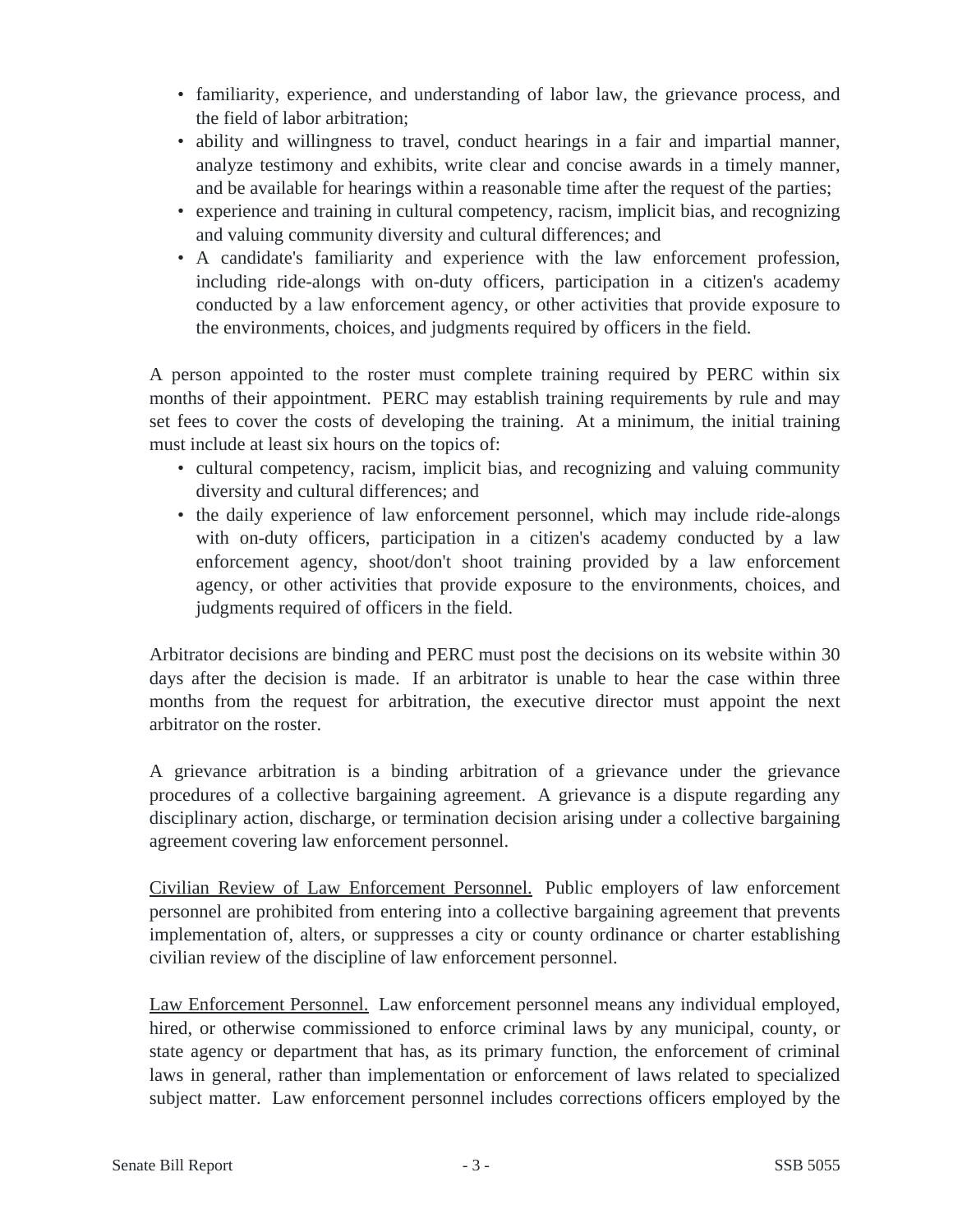Department of Corrections and officers employed by the Department of Fish and Wildlife. Law enforcement personnel does not include prosecutors or civilians hired to do administrative work.

#### **Appropriation:** None.

**Fiscal Note:** Available. New fiscal note requested on February 4, 2021.

### **Creates Committee/Commission/Task Force that includes Legislative members:** No.

**Effective Date:** Ninety days after adjournment of session in which bill is passed.

**Staff Summary of Public Testimony on Original Bill:** *The committee recommended a different version of the bill than what was heard.* PRO: There is a need to have greater consistency with regard to arbitration decisions. Communities need certainty with regard to police discipline. If disciplinary decisions get overturned, the process loses credibility. Police officers should not get two bites at the apple with a whole new hearing at arbitration. The training requirements in the bill enhance arbitrators' ability to handle cases and they should have implicit bias training and training on the unique circumstances of law enforcement. Arbitration hearings should be made public and there should be some deference to management disciplinary decisions. Civilian review of law enforcement should not be undercut. The bill creates a repository for decisions, which will allow people to collect data and assess reforms. The bill preserves workers' rights to bargain and arbitrate while proposing meaningful reform.

CON: The Legislature should preserve the labor protections and practices currently in state law. The limited number of arbitrators may cause a backlog of cases and cause delays. Management prevails on half of arbitrations, which means the system is well balanced. The bill is an attack on workers' rights and tips the scale towards management. The title of the bill is too broad.

OTHER: Creating a pool of arbitrators is good, but limiting the size may cause delays. A pool of arbitrators already happens in practice. Most arbitrators would not have trouble meeting the requirements of the bill. The bill becomes undesirable if its amended to include anything that limits access to arbitration.

**Persons Testifying:** PRO: Senator Joe Nguyen, Prime Sponsor; Candice Bock, Association of Washington Cities; James McMahan, Washington Association Sheriffs & Police Chiefs; Jenny Durkan, Mayor, City of Seattle; Victoria Woodards, Mayor, City of Tacoma; Breean Beggs, Council President, Spokane City Council; Samantha Grad, United Food & Commercial Workers Local 21; Colleen Echohawk, Commissioner, Seattle Community Police Commission; Marco Monteblanco, Washington State Fraternal Order of Police; Lisa Herbold, Seattle City Council; Monisha Harell, Equal Rights Washington; Colleen Echohawk, Commissioner, Seattle Police Commission.